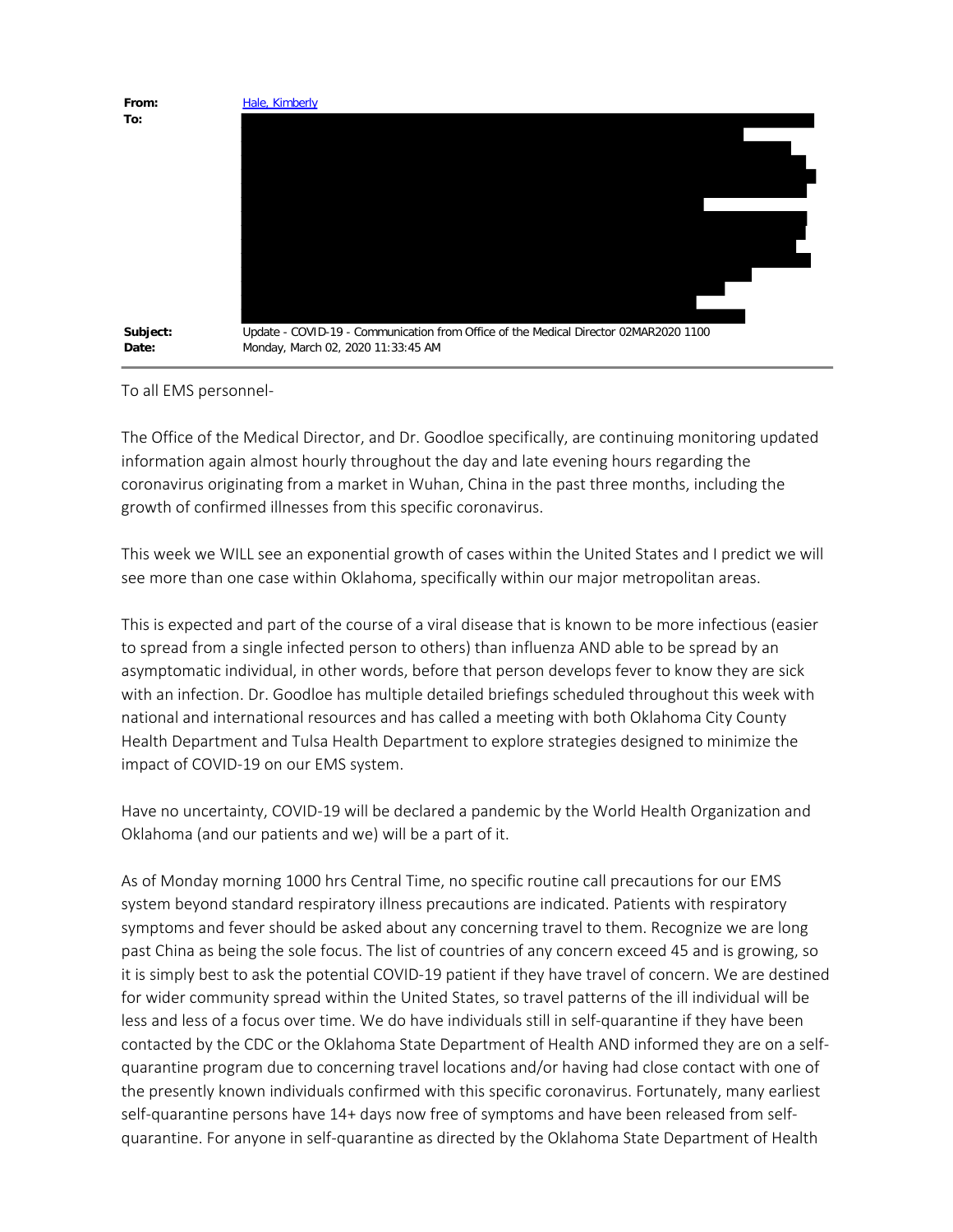and its local affiliate health departments, in conjunction with CDC, they are being closely monitored and report via phone any symptoms and particularly if a fever develops to the relevant health department officials. By public health protocol, these individuals to date have pre-designated a hospital of their choice if they become symptomatic. In cases of symptoms, as we have already seen, EMS is not utilized for transport to the hospital unless the severity of illness is particularly concerning. This reduces your potential exposure and reduces potential viral contamination of an ambulance. We have had an excellent response from our local health department officials and anticipate ongoing, excellent collaboration to reduce your risk as much as possible. However...

I want to be clear that you are increasingly likely to encounter a patient with COVID-19 in the days ahead.

As we have reminded before, this is a primarily respiratory spread illness, particularly by droplets containing the virus. Patients of concern for COVID-19 should have a simple facemask (not N95 which is reserved for clinical personnel) applied. Clinical personnel should keep distance, preferably 6 feet or more when logistically and clinically able, from the patient's face. I am well aware that 6 feet is often impractical in the confines of providing care in small residences, hallways, and within an ambulance. Keep as much distance as logistically possible. Without fail, don eye protection, N95 masks (it is imperative to use at least N95 as a simple mask has been proven to be ineffective for healthcare professionals), gown or Tyvek suit (to protect uniform clothing) and standard gloves. Minimize the number of EMS professionals involved in patient contacts to those absolutely clinically needed. Avoid invasive airway procedures, particularly intubation, if clinically safe to do so. Avoid nebulization treatments that would contribute to cough and expelling virus by the patient if clinically safe to do so.

Despite all of the above measures, I predict some of us, me included as I'm actively seeing patients in the Emergency Department setting too, will acquire COVID-19. Yes, we can REDUCE our risk by thinking and acting smartly, using good PPE, and doing frequent, thorough hand washing. Avoid touching your nose and mouth at work as much as humanly possible.

Am I scared or worried? Honestly more of influenza. Influenza continues to be widespread in Oklahoma and I am seeing multiple cases of it every shift I am working in the Emergency Department setting, meaning we as an EMS system are transporting multiple patients with influenza every 24 hours right now. Influenza in Oklahoma alone since September 1, 2019 has caused over 2300 hospital admissions and 45 deaths (source: Oklahoma State Department of Health). Nationally, at least 125 children have died from influenza since September 1, 2019 (source: CDC). Think about how you approach patients possibly with flu. Why is COVID-19 getting so much more press? It's new and yes, there are still unknowns. Anyone that says they know everything about this novel coronavirus is lying and/or delusional. What I will share with you always are facts known to be true at the time I communicate. Facts can change with updated information and I will share if those facts do change.

As I shared on Feb 21, "a careful study of earlier coronavirus outbreaks (SARS and MERS) predicts that there may well be a bimodal reality." That reality is here, this week.

True containment of COVID-19 is scientifically unrealistic given the nature and numbers of